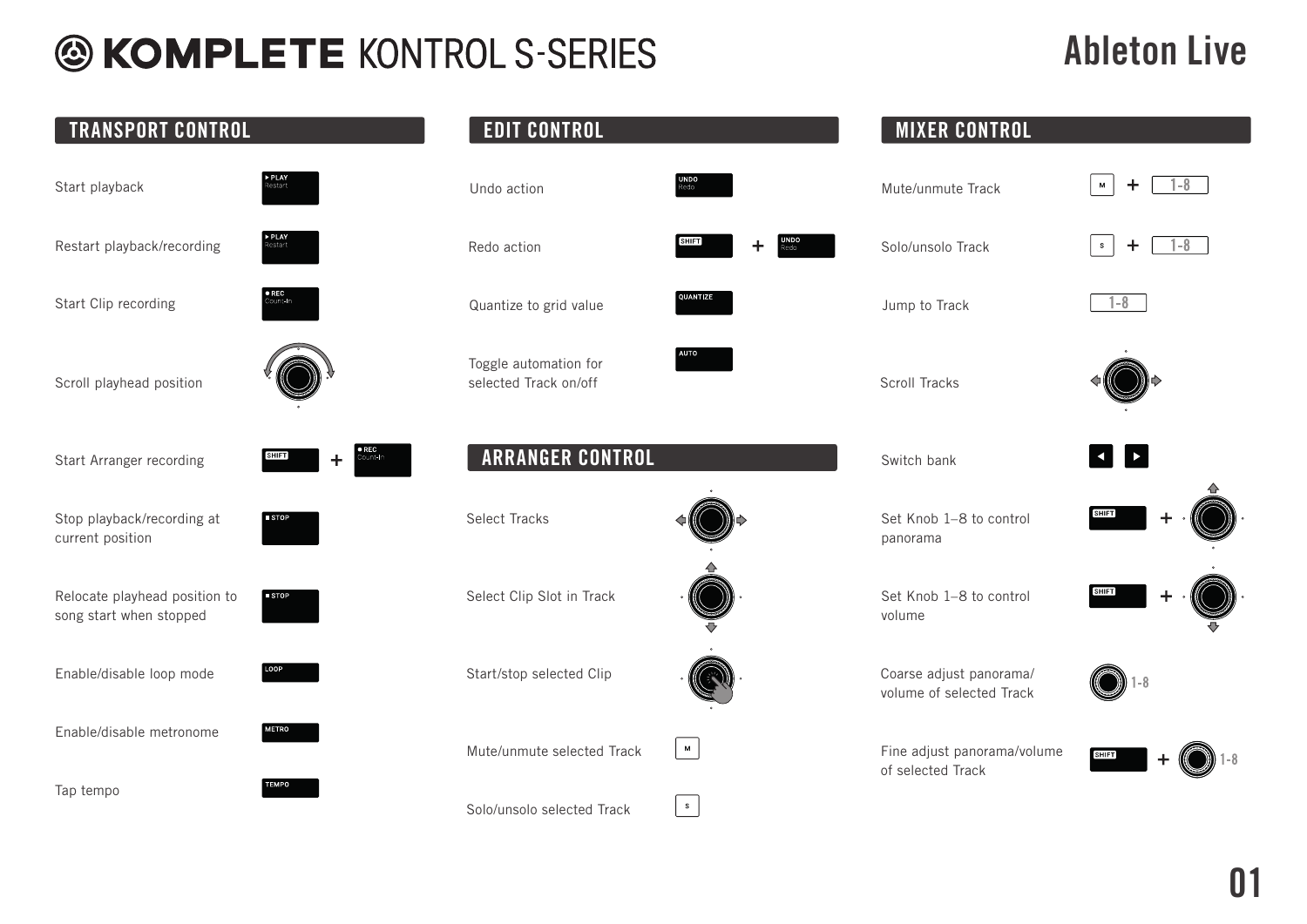### Cubase/Nuendo

| <b>TRANSPORT CONTROL</b>                       |                                  | <b>EDIT CONTROL</b>                |                                                                                                            | <b>MIXER CONTROL</b>                                |                                         |
|------------------------------------------------|----------------------------------|------------------------------------|------------------------------------------------------------------------------------------------------------|-----------------------------------------------------|-----------------------------------------|
| Start/pause playback                           | $\triangleright$ PLAY<br>Restart | Undo action                        | <b>UNDO</b><br>Redo                                                                                        | Mute/unmute track                                   | $\overline{\phantom{0}-8}$<br>٠<br>M    |
| Start recording                                | <b>QREC</b>                      | Redo action                        | <b>SHIFT</b>                                                                                               | Solo/unsolo track                                   | $\overline{\phantom{0}-8}$<br>+<br>S    |
| Punch in while playback is<br>running          | $\bullet$ REC                    | Quantize to 16th notes             | <b>QUANTIZE</b>                                                                                            | Jump to track                                       | $1 - 8$                                 |
| Enable/disable count-in                        | <b>DREC</b><br><b>SHIFT</b><br>+ | Enable/disable automation<br>write | <b>AUTO</b>                                                                                                | Select previous/next track                          |                                         |
| Stop playback/recording at<br>current position | <b>ESTOP</b>                     | <b>MUTE/SOLO</b>                   |                                                                                                            | Show master output channel                          | <b>SHIFT</b>                            |
| Scroll playhead position                       |                                  | Mute/unmute selected track         | $\mathsf{M}% _{T}=\mathsf{M}_{T}\!\left( a,b\right) ,\ \mathsf{M}_{T}=\mathsf{M}_{T}\!\left( a,b\right) ,$ | Switch bank                                         | $\blacktriangleright$<br>$\blacksquare$ |
| Enable/disable loop mode                       |                                  | Solo/unsolo selected track         | $\mathbf{s}$                                                                                               | Set Knob 1-8 to control<br>panorama                 | <b>SHIFT</b>                            |
| Move loop in one bar<br>increments             | LOOP                             | <b>NAVIGATION</b>                  |                                                                                                            |                                                     |                                         |
| Enable/disable metronome<br>click              | <b>METRO</b>                     |                                    |                                                                                                            | Set Knob 1-8 to control<br>volume                   | <b>SHIFT</b>                            |
|                                                |                                  | Select previous/next track         |                                                                                                            | Coarse adjust panorama/<br>volume of selected track |                                         |
|                                                |                                  | Select previous/next Region        |                                                                                                            |                                                     |                                         |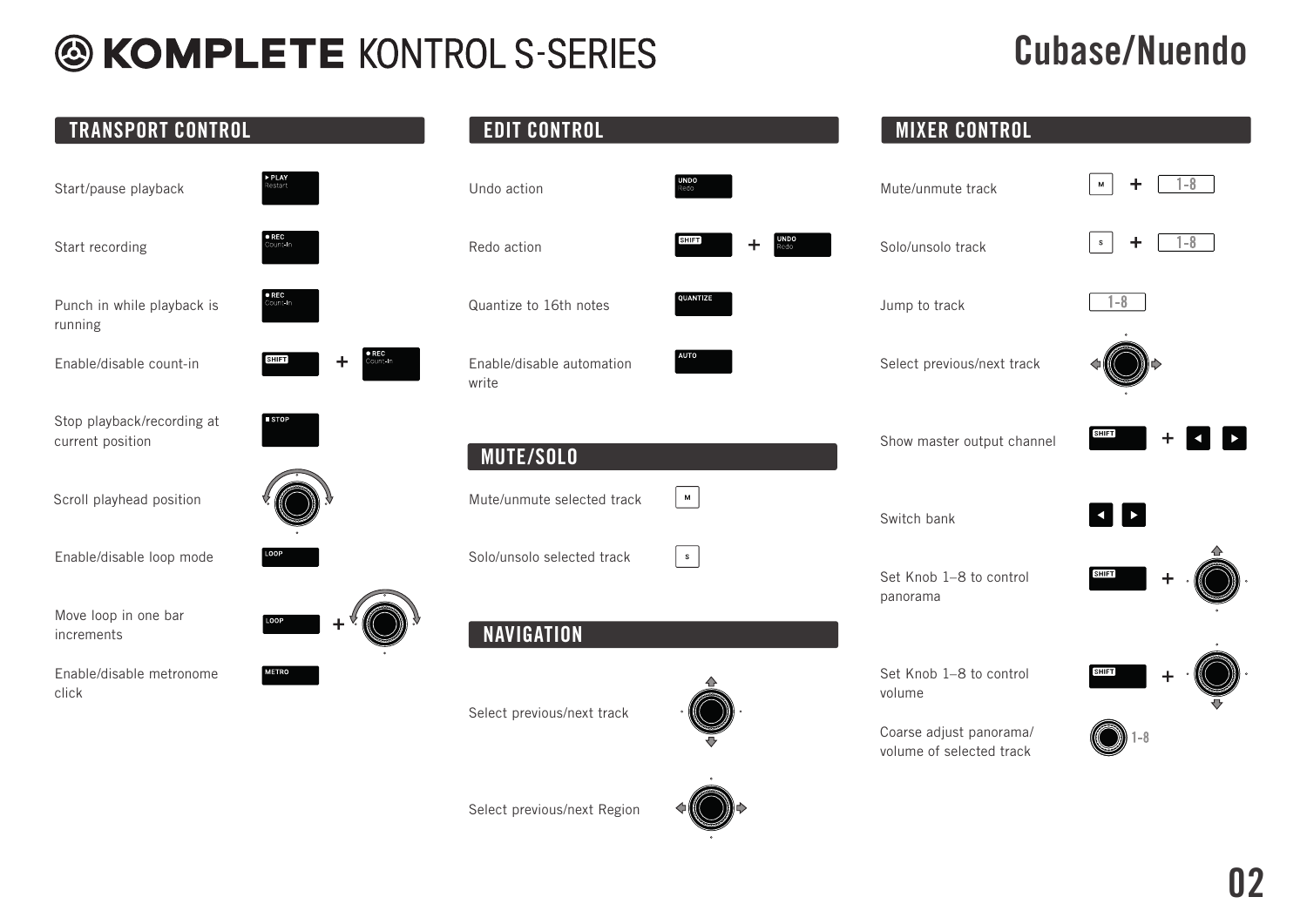### Logic/GarageBand

| <b>TRANSPORT CONTROL</b>                                 |                            | <b>EDIT CONTROL</b>                                   |                                                 | <b>MIXER CONTROL</b>                                |                                                       |
|----------------------------------------------------------|----------------------------|-------------------------------------------------------|-------------------------------------------------|-----------------------------------------------------|-------------------------------------------------------|
| Start playback                                           | <b>PLAY</b><br>estart      | Undo action                                           | <b>UNDO</b>                                     | Mute/unmute track                                   | -8<br>$\mathsf{M}% _{T}\left( \mathcal{M}_{T}\right)$ |
| Restart playback                                         | <b>SHIFT</b><br>┿          | Redo action                                           | <b>SHIFT</b><br>÷.                              | Solo/unsolo track                                   | $1 - 8$<br>$\mathbb{S}^-$<br>÷.                       |
| Punch out while recording                                |                            | Quantize to grid value                                | QUANTIZE                                        | Jump to track                                       | $1 - 8$                                               |
| Start recording                                          | • REC<br>Count- <b>i</b> n | Toggle automation between<br>Read mode and Touch mode | <b>AUTO</b>                                     | Select previous/next track                          |                                                       |
| Punch in while playback is<br>running                    | <b>TREC</b><br>Quintan     | <b>MUTE/SOLO</b>                                      |                                                 | Switch bank                                         | $\blacktriangleright$<br>$\blacktriangleleft$         |
| Enable/disable count-in                                  | <b>SHIFT</b><br>÷          | Mute/unmute selected track                            | $\mathsf{M}% _{T}\left( \mathcal{M}_{T}\right)$ | Set Knob 1-8 to control                             | <b>SHIFT</b>                                          |
| Stop playback/recording at<br>current position           | STOP                       |                                                       |                                                 | panorama                                            |                                                       |
| Relocate playhead position to<br>song start when stopped | $\blacksquare$ STOP        | Solo/unsolo selected track<br><b>NAVIGATION</b>       | $\mathbf{s}$                                    | Set Knob 1-8 to control<br>volume                   | SHIFT                                                 |
| Scroll playhead position                                 |                            |                                                       |                                                 |                                                     |                                                       |
| Enable/disable loop mode                                 |                            | Select previous/next track                            |                                                 | Coarse adjust panorama/<br>volume of selected track |                                                       |
| Move loop by its own length                              | LOOP                       | Select previous/next region                           |                                                 | Fine adjust panorama/<br>volume of selected track   | SHIFT)                                                |
| Enable/disable metronome                                 | <b>METRO</b>               |                                                       |                                                 |                                                     |                                                       |

Tap tempo

**TEMPO**